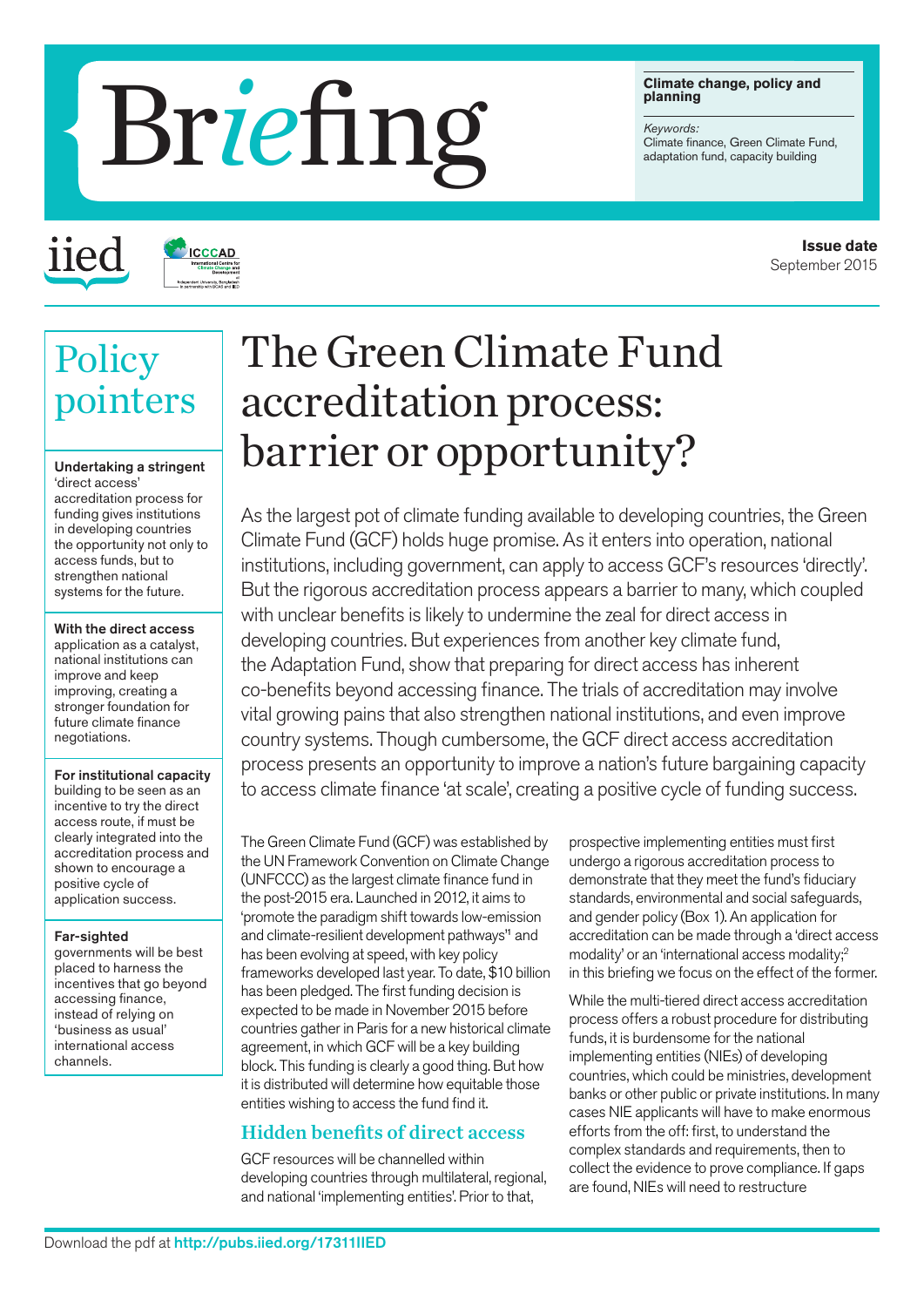institutional settings and operational frameworks, and nurture additional technical capacities. As a result, some governments are already put off form opting for direct access and are focusing instead

# *National entities can improve their institutional capacities by taking the direct funding route*

on the conventional international access window. For those that remain in the direct access application process, some have limited buy-in, questioning whether the effort for accreditation is worthwhile if it is only for

getting the money to the country, which happens equally well through international intermediaries.

But rejection of the seemingly onerous direct access route may be short sighted. Experience from the Adaptation Fund (AF), a flagship multilateral climate fund and the first to offer a direct access approach at national level, shows that working to meet the direct access criteria creates a strong incentive for national institutions to invest in long-term institutional improvement. This not only increases their capacity to 'absorb' large-scale finance but enables them to bargain harder for other sources of climate finance in the future.

# Box 1. Getting accredited: what the Green Climate Fund requires

**Accreditation.** During this process a panel of experts independently review each application, looking at the track records of applicants which may be national institutions to determine whether they are capable of meeting the accreditation standards. Implementing entities must be accredited before they can access any GCF funding.

#### **Accreditation criteria and standards.**

Implementing entities seeking GCF accreditation, including through the direct access modality, will be assessed against three basic criteria: fiduciary principles and standards, environmental and social safeguards, and gender policy.

**Accreditation process.** GCF's accreditation process has three main stages: (Stage I) no-objection by the national designated authority and readiness building; (Stage II) accreditation review and decision; (Stage III) final legal arrangements.

**Fit-for-purpose mechanism:** GCF applies an innovative 'fit-for-purpose' accreditation approach: a multi-tiered mechanism where the accreditation criteria applied to particular applicants is based on the scale, nature, and level of risks of its proposed activities.

Here, we draw on a qualitative evaluation of AF's direct access modality to unpack the effects of application. We analyse the journeys of three NIEs accessing AF to show how national entities — from accredited NIEs to national government to downstream 'executing entities' — have improved their institutional capacities through participating in direct access, starting with accreditation. It is a story of short-term pain for the long-term gain.

# Finding patterns

Looking at NIEs that have successfully completed AF direct access accreditation process shows that applicants either deliberately upgrade capacities to meet required standards, or that they improve non-NIE functions as a by-product of the process (eg general institutional procedures that indirectly facilitate NIE work

— such as clear documentation — get better). Here, we use the case studies of three NIEs, from Kenya, Rwanda and Senegal, to collectively illustrate how the incentive to build capacity created by the accreditation process plays out.

Through analysing the journeys taken by Kenya's [National Environment Management Authority](https://www.adaptation-fund.org/ie/national-environment-management-authority-nema/)  [\(NEMA\),](https://www.adaptation-fund.org/ie/national-environment-management-authority-nema/) Rwanda's [Ministry of Natural Resources](https://www.adaptation-fund.org/ie/ministry-of-natural-resources-minirena/)  [\(MINIRENA\)](https://www.adaptation-fund.org/ie/ministry-of-natural-resources-minirena/) and Senegal's Centre de Suivi Ecologique (CSE), we have identified three main categories of long-term institutional benefit, which we have termed 'ripples' (Figure 1):

- Ripple I is about **better internal control**: the NIE applicant strengthens its internal framework of policies and operations during the accreditation process
- Ripple II is where the accredited NIE builds its **project development capacities** to be more programmatic and inclusive
- In Ripple III, the project implementation stages see the effects of institutional development **effects are expected to radiate to project partners downstream** (from NIEs to the executing entities) through strengthened monitoring and evaluation.

# Effects of Ripple I (application)

**Better institutional co-ordination and structural re-organisation.** The application process pushes NIE applicants to reassess their operational framework and to enhance their overall internal control mechanism. In both Kenya and Rwanda it helped applicant NIEs develop better organisational structures with more clearly defined responsibilities.

Before applying for accreditation, NEMA had six departments that operated as separate units, with little internal co-ordination. The road to accreditation pushed the organisation to re-evaluate its original functions, reduce unclear and duplicated responsibilities, and enhance co-ordination among different units to ensure that they jointly deliver the Authority's mandate. In Rwanda, this effect scaled-up beyond one single NIE organisation to the entire government; the Government of Rwanda broke up [MINIRENA's](https://www.adaptation-fund.org/ie/ministry-of-natural-resources-minirena/)  [NIE-related functions](https://www.adaptation-fund.org/ie/ministry-of-natural-resources-minirena/) and commissioned relevant government entities to jointly perform them, under a central co-ordination mechanism. This mechanism covers ten ministries, eight sectors and two districts and has transformed the level of collaboration and mutual accountability among multi-level of government and stakeholders.

#### **Innovative institutional learning tools.**

The second positive outcome is an institutionallevel learning process, which is particularly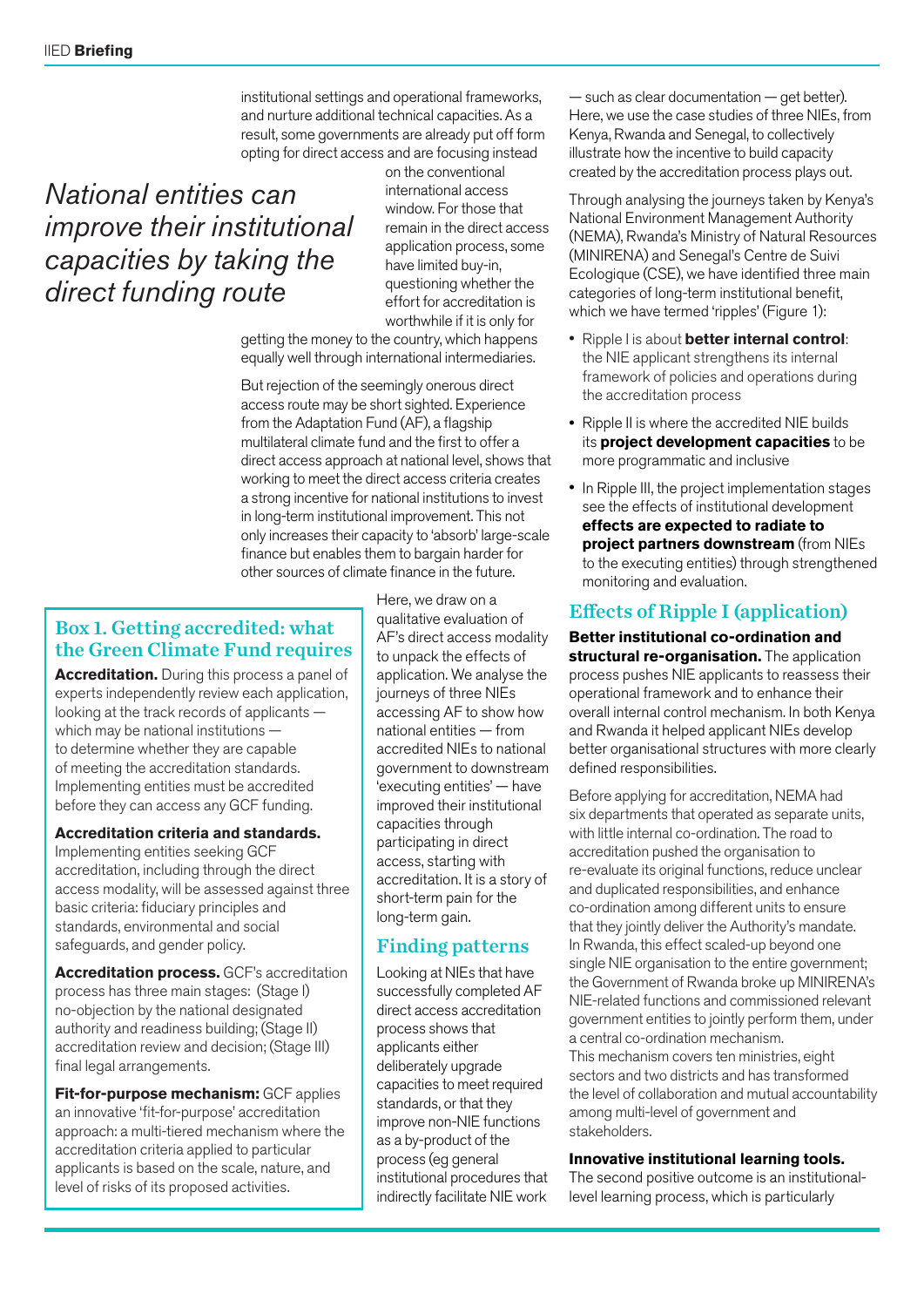evident in the example from Kenya. NEMA developed five new tools and frameworks during the accreditation process, seeking to improve its operation and effectiveness. These ranged from project evaluation to a monitoring and evaluation framework, partner competence assessment, vulnerability assessment, and contract handling. These learning outcomes resulted from a massive research of existing best practices developed by international organisations. It also requires remarkable creativity and innovation to place international practices into a Kenyan context and turn and use research to design functional tools and frameworks. This learning process has not only equipped NEMA with a better understanding of its business and operating environment but also a capacity for continuous learning.

#### **Higher transparency and accountability.**

An upgraded level of accountability and transparency was observed in all three NIEs after accreditation. In Kenya, NEMA refined its flow charts and procedure manual for procurement to hold each individual in the procurement cycle accountable to his or her assigned tasks. It also introduced an enterprise resource planning system to improve the efficiency and transparency in transactions. In Rwanda, MINIRENA split its internal auditing function and made it answerable to a supreme ministry, to enhance auditing independence. In addition, this NIE now effectively taps the national system, such as the Ombudsman and Revenue Authority, to build the highest possible capacity for preventing and detecting fraud and corruption.

## Effects of Ripple II (development)

**Project development based on robust safeguards and inclusive stakeholder** 

**engagement.** To comply with the environmental, social and gender policies of the AF direct access modality, the NIEs in all three countries nurtured their project development capacities. New procedures were put into place to ensure projects are inclusive and environmentally and socially responsible. For instance, Senegal's CSE has transformed the way it works with local stakeholders on projects in order to meet AF standards, moving from engagement with multilevel stakeholders only at implementation stage, to engaging stakeholders from the early stage of project design. The organisation's technical director described how, to include the views of local communities in the design of a coastal line protection project, his team conducted dozens of stakeholder consultations all along the coast — something which had never been done before.

Move away from project-based to a programmatic approach. Rwanda's [MINIRENA](https://www.adaptation-fund.org/ie/ministry-of-natural-resources-minirena/) 

#### **Figure 1. Institutional upgrading prompted by the direct access modality**

We have designed a 'ripple framework' to show the evolving nature of institutional capacity building resulting from an application to a direct access modality. It illustrates that institutional transformation begins with improved internal control of the NIE itself (Ripple I), gradually spreading to 'downstream' executing entities (EEs) in the national system through extravert-type activities such as project development and implementation (Ripple III).



created a textbook model for using funds in a programmatic rather than project-by-project manner, moving away from traditional approaches by 'synergising' across sectors. By creating a local steering committee and a technical advisory group, this NIE has been able to designate executive secretariats from eight sectors, including industry, forestry, agriculture, energy, health, infrastructure, transport, and waste management. This allows the NIE to ensure that inputs across sectors interlink, and result in outcomes that are greater than the sum of their parts. For example, MINIRENA integrated two different sectoral projects — the Rural Sector Support Project and the Gishwati Water and Land Management Project — into one larger programme, which will deliver a greater impact at scale.

#### **Better consensus-based prioritisation.**

In Kenya the project development process enabled NEMA to gain invaluable insights into consensus building and prioritisation. After an initial call for project proposals, NEMA received 193 from across the country. Thanks to its newly developed project evaluation framework and results framework, NEMA was able to confidently select 11 projects. Building consensus among